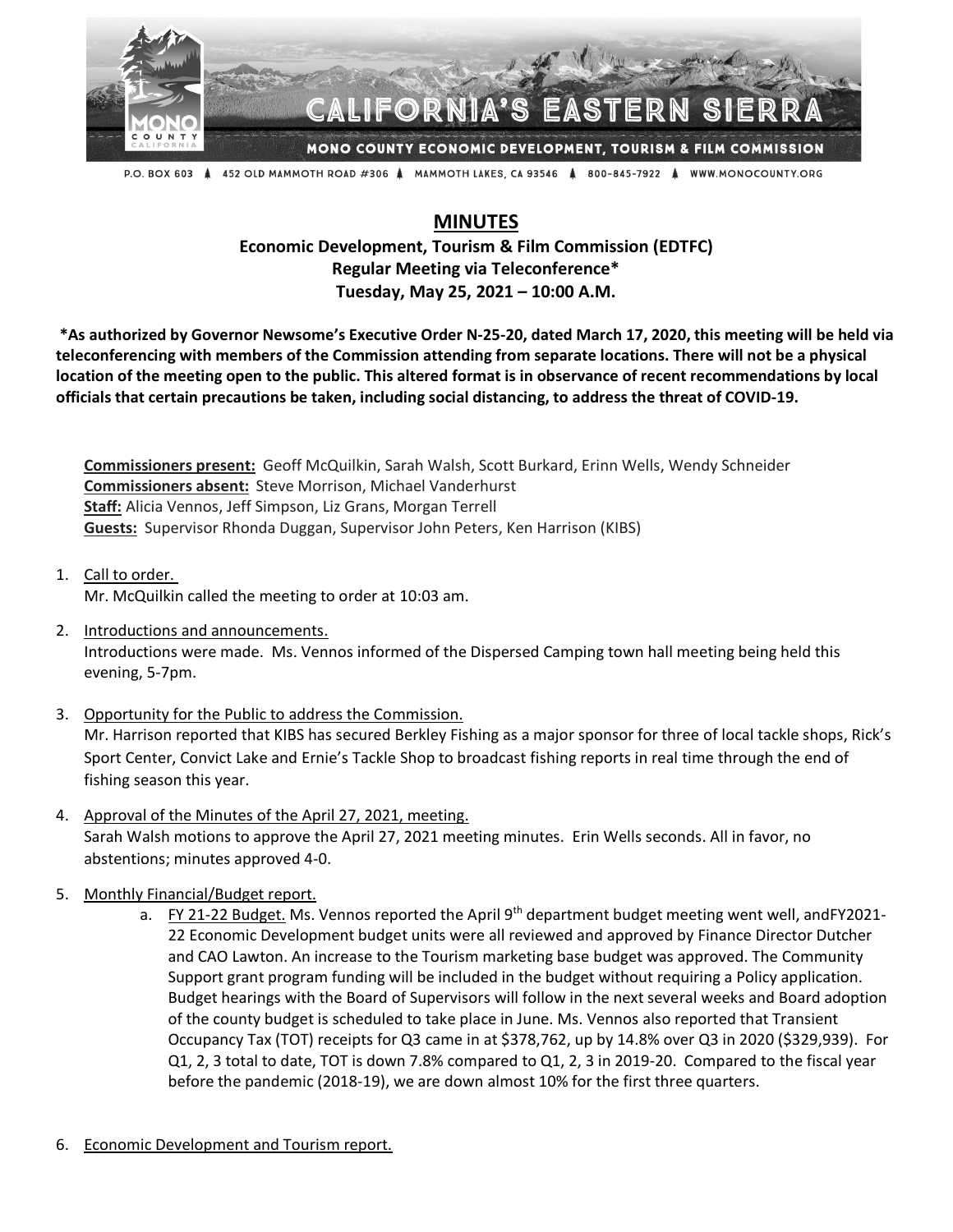- a. Central Sierra Economic Development District (CSEDD) Update on Mono County joining CSEDD. Mr. Simpson reported that Mono County requested to join CSEDD as there are numerous shared advantages and collaborative opportunities, particularly with respect to EDA grants that requires a Comprehensive Economic Development Strategy (CEDS). The CSEDD is comprised of the counties of Alpine, Amador, Calaveras, Mariposa, Tuolumne and the cities of Sonora and Angels Camp. On May 20<sup>th</sup>, the CSEDD Board approved Mono County's request but there are several other steps in the process. The cost to join would be approximately \$3,300.
- b. Collateral Update: 2021 Visitor Guide; Backroads Guide; Fall Color Guide; Fishing Map; Community Maps. Ms. Vennos reported that the 2021 Visitor Guide and new Fishing Map have been distributed countywide. Working on revisions to the Eastern Sierra Backroads Guide and with regional partners on revisions to the Eastern Sierra Fall Color Map. Pandemic has delayed this process.
- c. Dispersed Camping Summit Update. Ms. Vennos reported that she is leading the 20-person Education Subcommittee for the Dispersed Camping initiative. Messaging has been approved, as well as final versions of a 4x9" rack card, 8.5x11" one-sheet, sticker, and poster. The call to action is through a QR code and essrp.org/camping website that features an interactive camping map that shows where camping is permitted. Fire regulations are highlighted.
- d. Local, State, Federal business assistance programs. Mr. Simpson provided an update on all state and federal assistance programs, most of which are in the process of wrapping up.
- e. Update regarding application for Community Development Block Grant (CDBG) CARES Act CV1, 2, 3 for Microenterprise Financial Assistance Program for small businesses. Mr. Simpson reported that CV1 application has been approved, and once signed, the county will begin work on the business grant application for Mono County businesses. CV2 & CV3 application requires some revisions; awaiting notice of approval.
- 7. Mono County Fish & Wildlife Commission update. Mr. Simpson reported that he provided a presentation to the Board of Supervisors at its regular meeting of June 8<sup>th</sup> regarding issues concerning the Fish & Wildlife Commission. The Board voted to suspend Commission activities with direction to staff to conduct research into other Commission structures, alternative advisory groups or resources and return to the Board at a future date with a report and recommendations.
- 8. Film Commission update. Ms. Vennos reported filming activity and inquiries have increased due to the pent-up demand. Staff is working on reconstructing a new county film website. Portrayal of "Leave No Trace" and responsible recreation/travel will be featured on the new website.
- 9. Project Status Update, including public relations, advertising/social media, websites, and tradeshows/conferences. Ms. Vennos stated they have registration fee being held for the Bay Area Travel Show this year. Mr. Simpson mentioned that format, booth spacing, and attendance are still question marks for in-person tradeshows. Ms. Grans reported she is currently working on a press release for the opening of Tioga Pass, Yosemite, waterfalls, flowers, etc. The Enews will be coming out tomorrow. She reported that the Tourism website will receive a brand refresh, and that the Economic Development website and Film website are being overhauled.

## 10. Commissioner Reports.

- Ms. Wells stated they are looking forward to a busy summer; reservations are up and restaurants are slowly reopening. Bridgeport Coffee Roasters will be selling product at the bakery, and there is also new massage business opening behind the Jolly Cone. The July 4<sup>th</sup> activity schedule is finalized, and the rodeo will be happening this year.
- Mr. Burkard reported that the restaurant adjacent to the KOA was sold. The Jamboree has already received many registrations so far but will boost advertising social media. Fishing on the West Walker appears to be gaining momentum.
- Ms. Walsh reported June Lake's summer season is moving along well so far. The Lift and Hermitage are now open, and all events are moving forward. A June Mountain party is being planned, and weddings will be happening as well. June Lake Triathlon is moving forward, and everyone is just waiting to see what happens